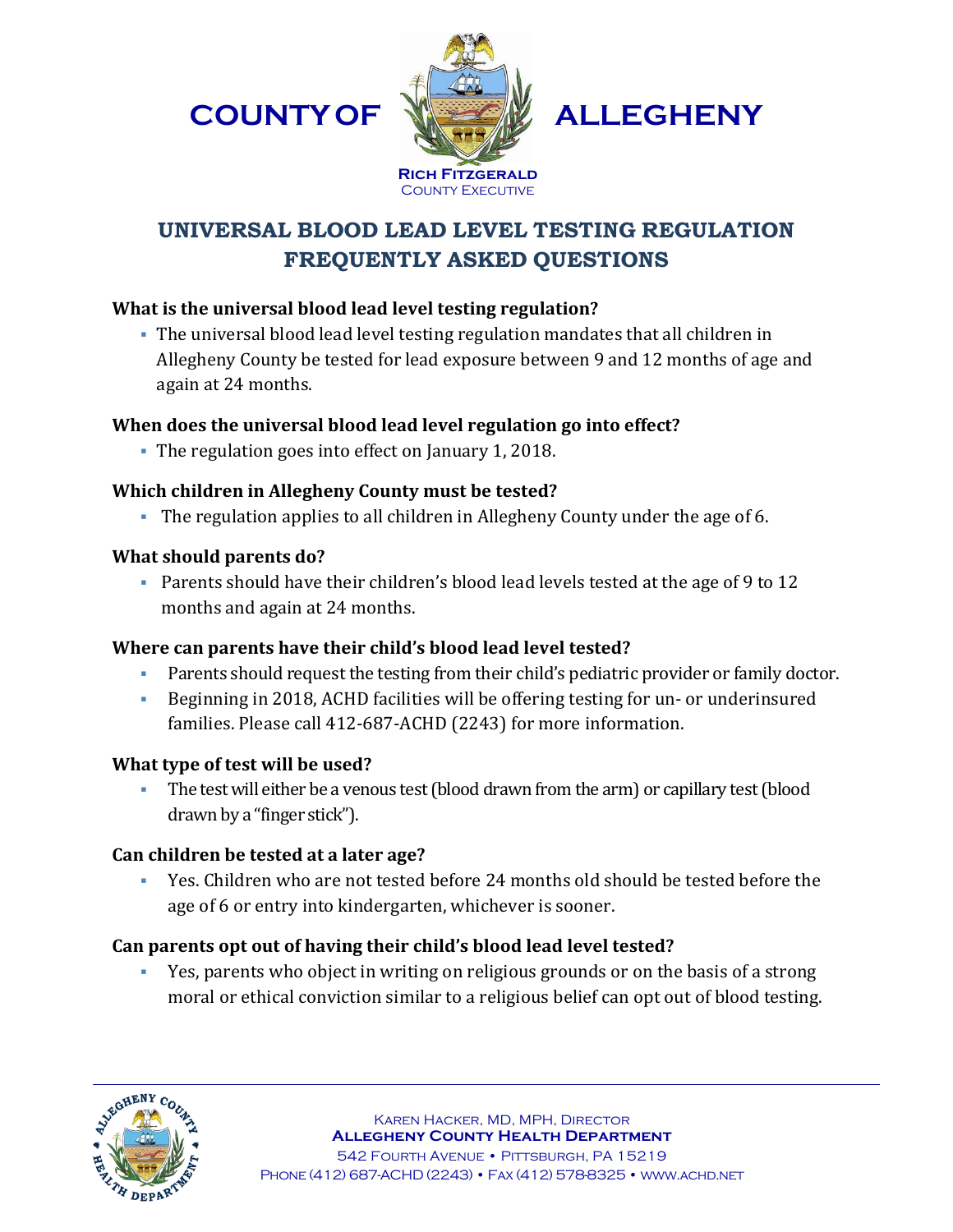#### **How do parents opt out?**

 Parents should put their objection in writing by sending a letter to the child's pediatric provider and the school. The letter should state the reasons for opting out of having their child's blood lead level tested.

#### **What if my child has a health condition preventing blood lead level testing?**

- Children are not required to have a blood lead level test if a health care practitioner determines that blood lead level testing may be harmful to the health of the child.
- When the health care practitioner determines that blood lead level testing is no longer harmful to the health of the child, the child should have their blood lead level tested according the regulation's schedule or the catch-up provision.

#### **What if my child does not have health insurance?**

 Beginning in 2018, ACHD will offer free testing for un- or underinsured children. The tests will be conducted at the Allegheny County Health Department's Immunization Clinic and select WIC locations. Please call 412-687-ACHD (2243) for more information.

### **Will my child be excluded from enrolling in school if they do not have their blood lead level tested?**

 No, children who do not have their blood lead level tested will not be excluded from enrolling in school.

#### **I am a pediatric provider. What should I do to comply with the regulation?**

- You should inform parents of the blood lead level testing requirement.
- You should conduct the test on children at approximately 9 to 12 months of age and again at approximately 24 months of age.
- Tests should be done by venipuncture or by capillary blood sampling.
- Any capillary test that is  $\geq 5\mu g/dL$  must be confirmed with a venipuncture result.
- Testing may be delayed if it is not possible to draw a sufficient blood sample.
- If a child has not had their blood lead level tested by the age of 24 months, testing should be done as soon as possible but before the age of 6 or entry into kindergarten, whichever is sooner.
- Parents may refuse the test if they object on religious or moral grounds.
- You should get the objection in writing and add it to the child's medical record.
- We urge pediatric providers to provide documentation of lead testing on school physical forms.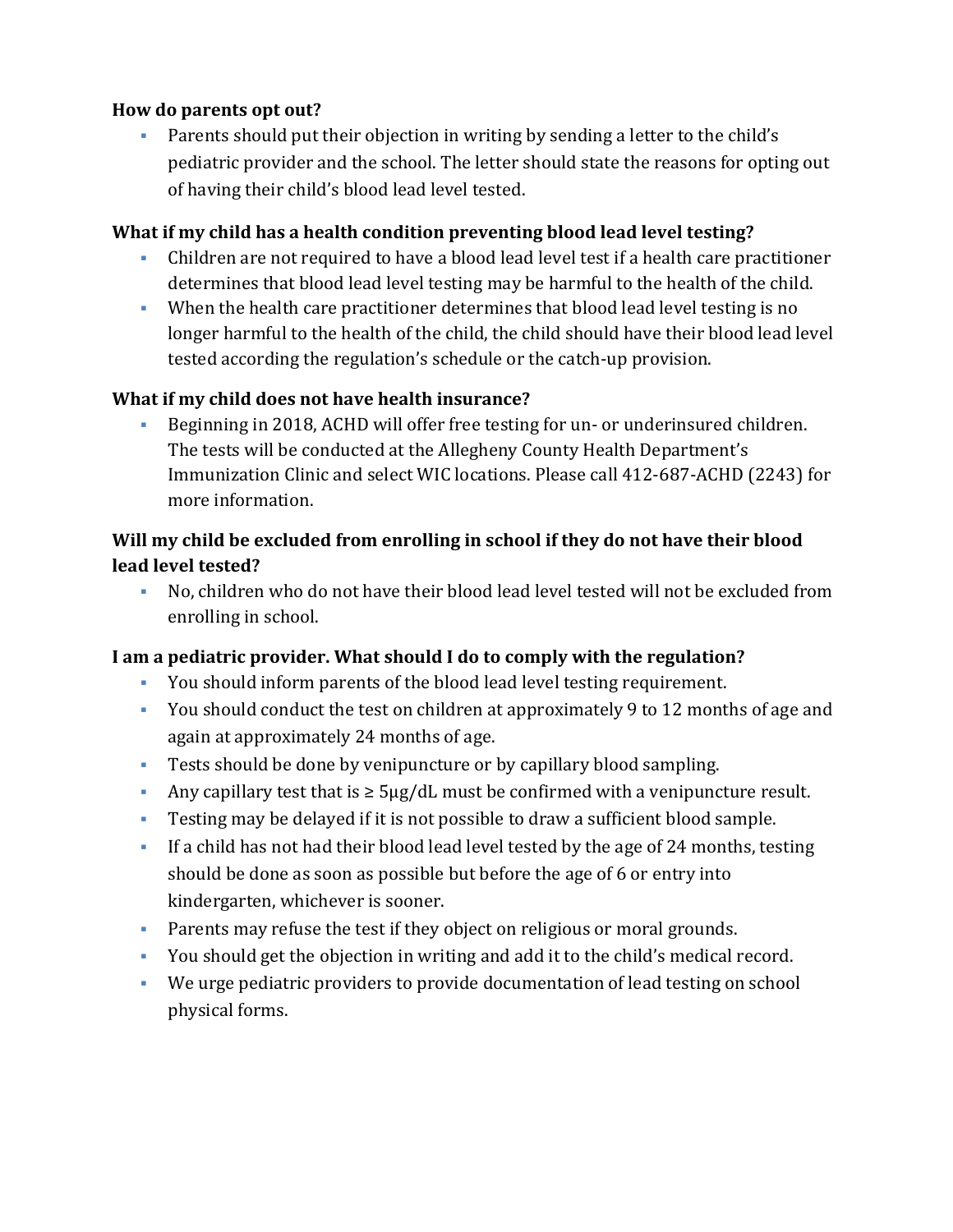# **What do schools have to do to comply with the regulation?**

Schools in Allegheny County must:

- Tell parents that children should have their blood lead level tested by the time they are enrolled.
- Confirm the blood lead level testing status of each child prior to entering kindergarten.
- Maintain a record of blood lead level testing for each child enrolled in kindergarten.
- Annually report blood lead level testing data to the ACHD.
- Give written notice of the testing requirements to parents who have not had their child's blood lead level tested in accordance with the regulation.

# **My child will be entering kindergarten in the 2018-2019 school year and has not yet had their blood lead level tested. Will they need to have their blood lead level tested before entering kindergarten?**

 Yes. All children are required to have their blood lead level tested prior to entry into kindergarten or before they are 6 years old, whichever is sooner.

# **What should I do if my child has elevated blood lead levels?**

- Your pediatric provider will advise you of the appropriate medical response. The response depends on the type of test administered (capillary vs. venous) and how much lead your child has in their blood.
- Any capillary test that is  $\geq 5\mu g/dL$  must be confirmed with a venipuncture result.
- If your child has a confirmed blood lead level equal to or greater than 10  $\mu$ g/dL, the ACHD will perform an investigation to determine the source of your child's lead exposure. Please call the Housing and Community Environment Program for more information at **412-350-4046.**

# **How can I prevent my child from being exposed to lead?**

# *If you live in home built before 1978:*

- Keep your child away from defective, chipping, or peeling paint.
- Household dust can contain microscopic particles of lead. Dry brooming and dry dusting simply spread the dust to other areas.
- Instead of using a dry broom, dry dust rag, or duster to clean, use a damp rag or wet mop, at least weekly, to clean all hard-horizontal surfaces that collect dust, like window sills and floors, and especially in areas where children play or spend time.
- Instead of a regular vacuum cleaner use a vacuum cleaner with HEPA filter.
- Wash your child's toys and hands frequently, and especially wash their hands before eating.
- Do not allow your child to mouth window sills or other painted or varnished surfaces.